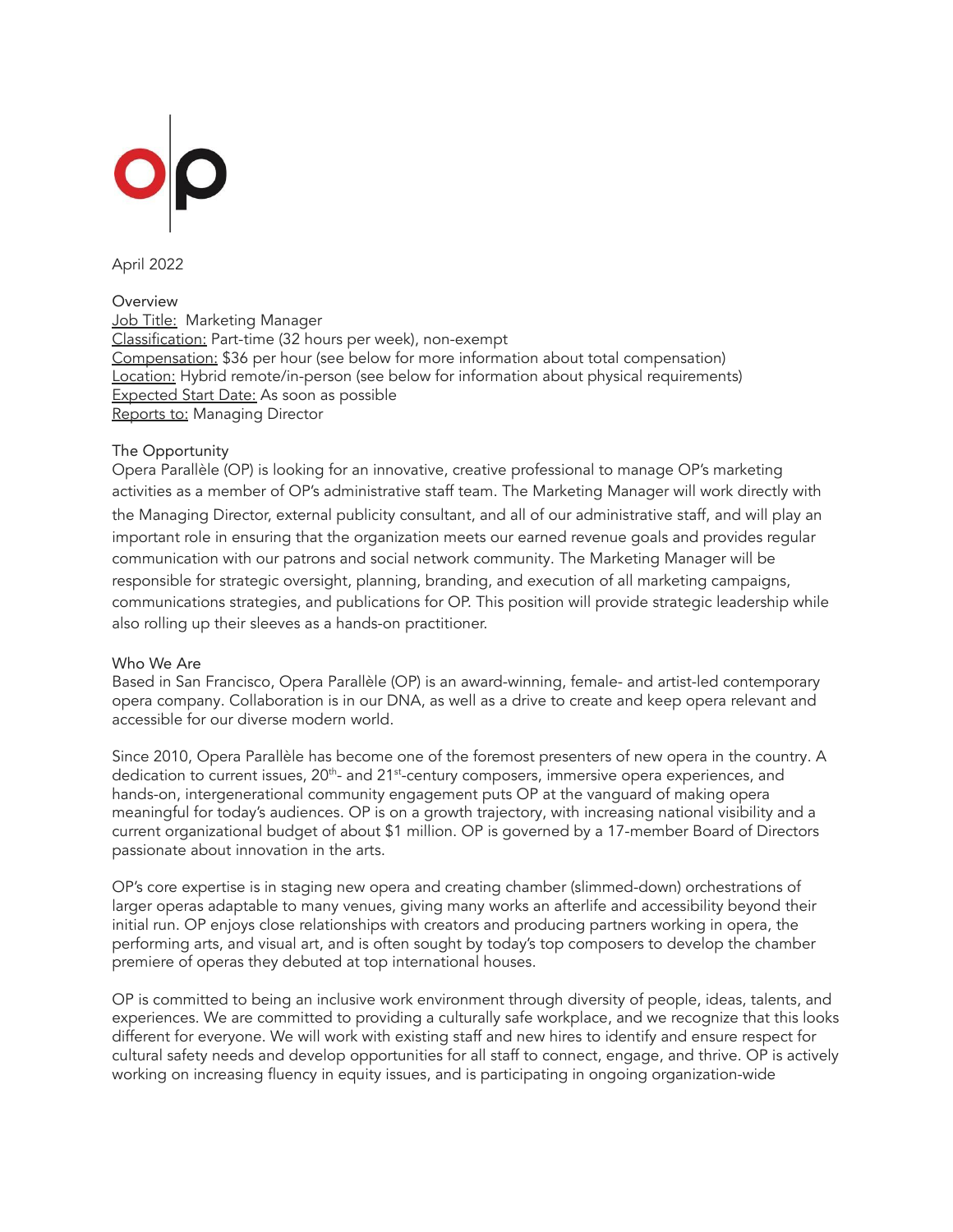assessment and training in equity, diversity, and inclusion. We welcome open dialogue about how we can continually improve our support for our community in all aspects of our work.

If you haven't already, please visit our [about](https://operaparallele.org/about-us/) us page to learn more about who we are, what we do, and the values we embrace.

### Who We're Looking For

This section describes the skills and experience that are most important to this position. We realize not everyone will be equally strong in all of these areas. We also know you can bring strengths and talents beyond what we've described. If you are excited about this role and our mission, we welcome your application!

- Prior non-profit arts marketing and communications experience
- Experience developing and implementing successful branding and communications strategies
- Familiarity with and interest in online and digital marketing trends (web, e-mail, social media)
- Strong writing (institutional, fundraising, and marketing), editing, and proofreading skills
- High level of proficiency with word processing and spreadsheet software (OP uses Google Suite—Google Drive, Docs, Sheets, etc.—mostly on a Mac platform)
- Proficiency with web platforms and software necessary to maintain OP's website, including HTML and WordPress
- Comfort using design software (Adobe Photoshop/InDesign, Canva, or similar)
- Experience with donor management software a plus (OP uses DonorSnap)
- Innovator, team player, and consensus builder with a collaborative spirit, good listener
- Strong relationship builder and manager, with co-workers and external producing and community partners
- Comfort with self-starting in a fast-paced environment and working independently
- Interest in and basic knowledge of classical music, especially opera, and/or contemporary music/art, music education, other performing arts
- Respect for diverse backgrounds and voices and a commitment to inclusion, accessibility, and equity
- Experience working and communicating with intergenerational and diverse racial, ethnic, and socioeconomic backgrounds
- Knowledge of San Francisco and other Bay Area communities
- Sense of humor a plus!

#### Key Responsibilities

# General Marketing & Communications

- With MD and Marketing Task Force made up of board, community, and staff members, creating an annual, year-round marketing campaign to broaden OP's visibility
- Creating and articulating comprehensive marketing plans and budgets designed to achieve earned revenue goals for each production
- Project managing all printed publications, including program books and marketing and development collateral; designing, writing, and/or curating content
- Interfacing with public relations (PR) consultant(s)
- For each production, selecting (if there is a choice) and supervising the ticketing service and box office provider, and creating ticket price strategies and audience and trend analyses
- Hiring and providing direction to OP's graphic designer and any other necessary staff, subject to approval by MD, staff, and consultants
- Working with Development Director to create and deploy membership content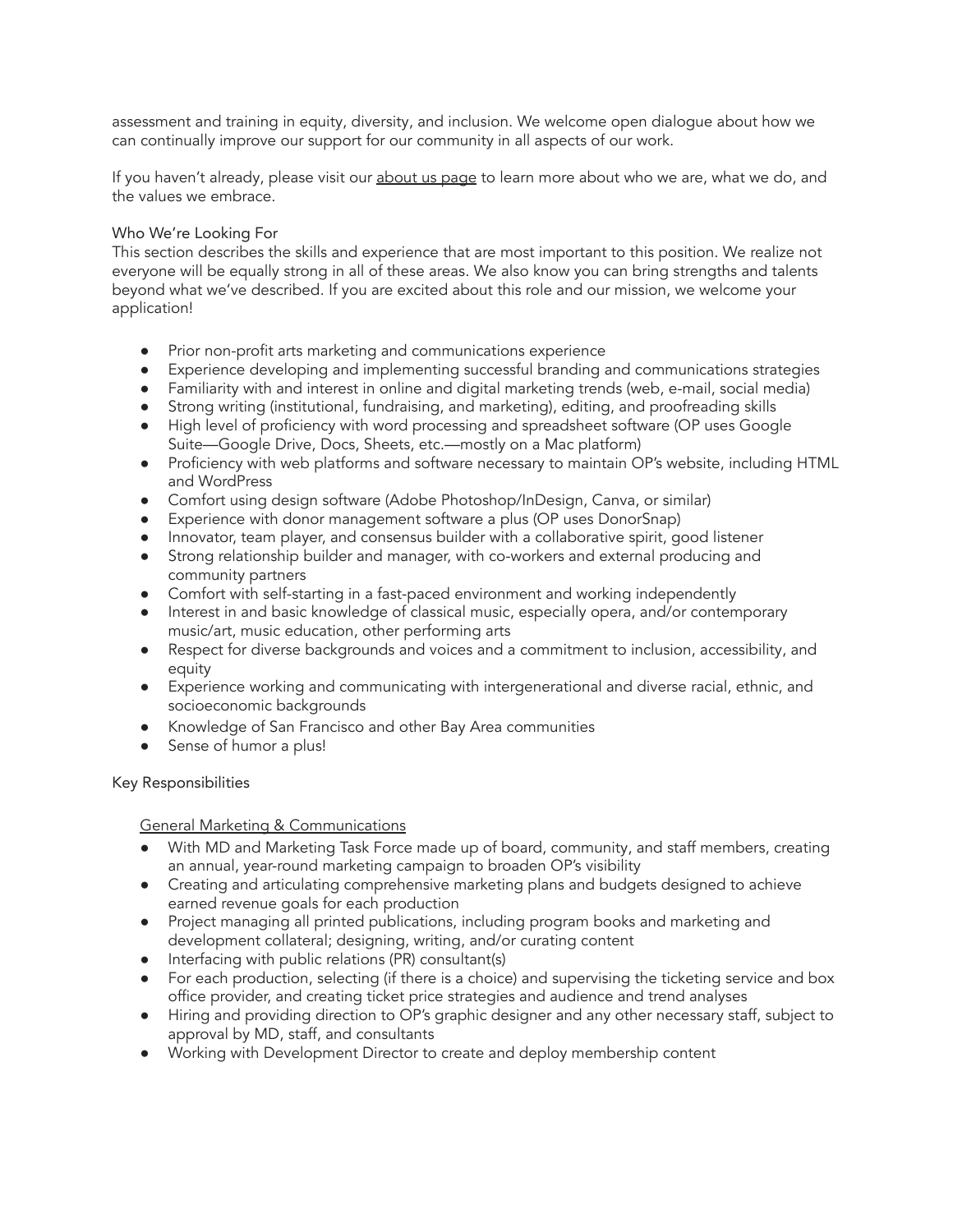# Digital Marketing

- Maintaining OP's website and regularly updating content
- Ensuring the website is accessible to people with disabilities
- Creating e-communication and external communication content (currently using Constant Contact)
- Developing and expanding OP's online presence, and promoting the OP brand, through social media, email, web advertising, and other sources
- Creating engaging and culturally appropriate content for website and social media platforms
- Coordinating with other staff members to ensure active promotions and campaigns are well represented online

# Data and Reporting

- For each production, serving as primary liaison to box office venues/partners to generate updated reports and reconciliation of box office transactions post-closing night
- Providing regular internal reports on Google analytics, web traffic, and social media metrics
- Providing support and data for grant materials and Data Arts, as needed

# Administrative Support

- Providing support for mailings (e.g., coordinating with mailhouse, conducting mail merges and list selection/segmentation)
- Providing support for board, performances, and events, as needed

These tasks represent baseline responsibilities for this position. As OP grows, there may be opportunities (and sometimes the need to) add new responsibilities and areas of work. We are a small (but growing!) staff, so an openness to supporting other areas of work is essential for every member of our team.

Location, Schedule, and Physical Requirements

- OP's administrative offices are located on the fourth floor of 44 Page Street in San Francisco, close to public transportation (BART and MUNI) and accessible by one set of stairs and one elevator.
- The OP administrative workday is generally Monday to Friday, 10 a.m. to 6 p.m. We're happy to accommodate a partial remote work schedule but prefer a candidate who can work in our office at least 2 days a week, as well as be present on weekends and evenings for events and performance support, as needed.
- This position requires the ability to sit at a computer, speak, and type for extended periods of time. Duties of this role may also include lifting, bending, and pulling furniture to set up, configure, and break down event spaces.

# Equal Opportunity Employer

Opera Parallèle is committed to providing equal employment opportunities to all qualified applicants and maintains a policy of non-discrimination with respect to employees and applicants for employment. No aspect of employment will be influenced in any matter by race, color, ethnicity, national origin, religion, gender identity and/or expression, sexual orientation, age, marital or parental status, pregnancy, disability, medical condition (including HIV or AIDS status), genetic information or characteristics (or those of a family member), veteran status, or any other basis prohibited by applicable law.

We value a strong, diverse team, and women, trans- and gender-nonconforming folks, queer people, BIPOC (Black, Indigenous, People of Color), and individuals with disabilities are strongly encouraged to apply. We acknowledge this list is incomplete and encourage you to apply if your lived experience informs your desire to support our commitment to telling diverse, relevant stories through contemporary opera.